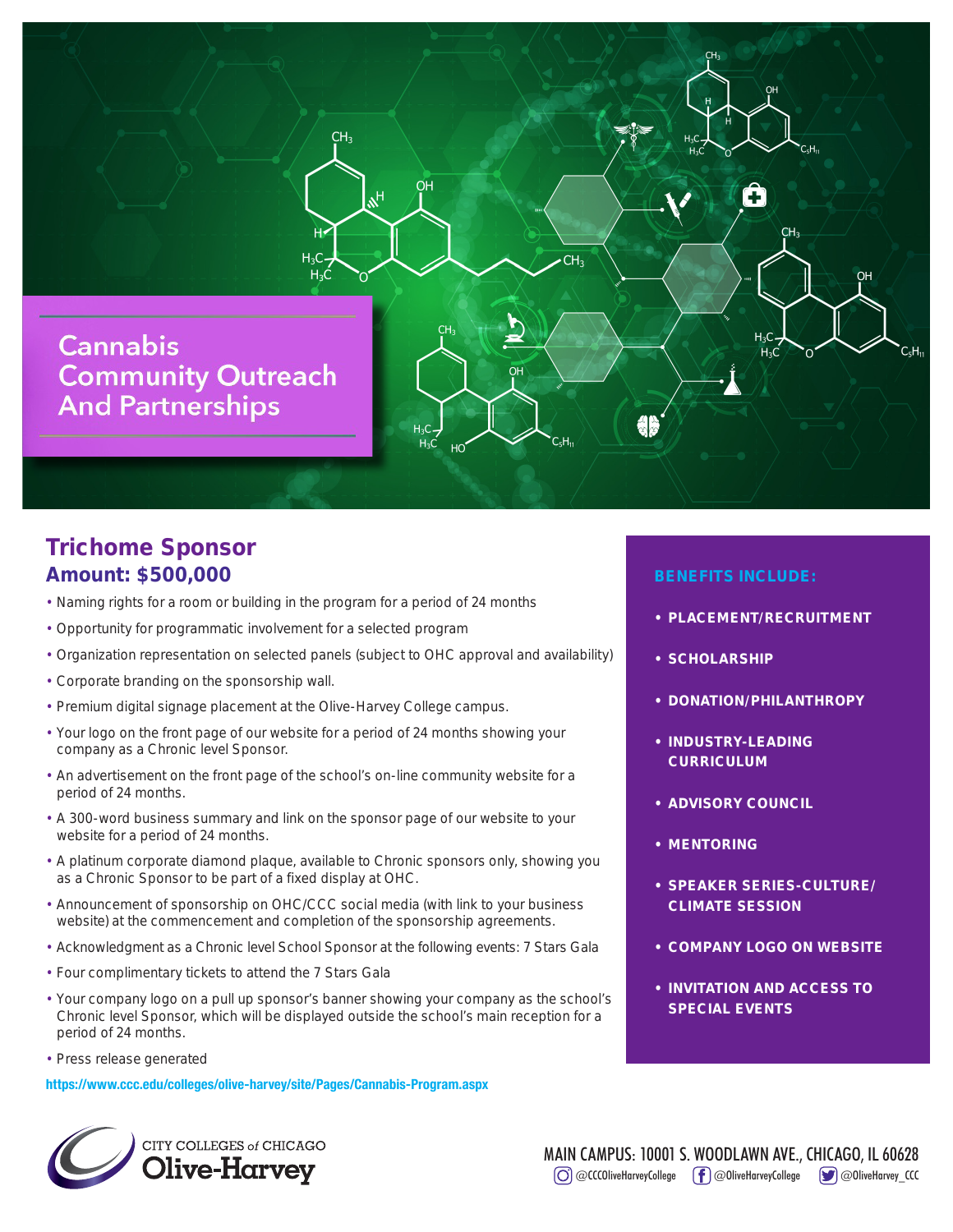

## Terpene Sponsor Amount: \$250,000

- A dedicated scholarship named after sponsor
- Corporate branding on the sponsorship wall.
- Premium digital signage placement at the Olive-Harvey College campus
- Your logo on the front page of our website for a period of 24 months showing your company as a Bomb Chron Sponsor.
- An advertisement on the front page of the school's on-line community website for a period of 24 months.
- A 300-word business summary and link on the sponsor page of our website to your website for a period of 24 months.
- A platinum corporate diamond plaque, available to Bomb Chron level Sponsors only, showing you as a Bomb Chron Sponsor to be part of a fixed displayed in TDL Building).
- Announcement of sponsorship on OHC/CCC social media (with link to your business website) at the commencement and completion of the sponsorship agreements.
- Acknowledgment as a Bomb Chron School Sponsor at the following events: 7 Stars Gala
- Two complimentary tickets to attend the 7 Stars Gala
- Your company logo on a pull up sponsor's banner showing your company as the school's Bomb Chron Sponsor, which will be displayed outside the school's main reception for a period of 24 months.
- Press release generated

**https://www.ccc.edu/colleges/olive-harvey/site/Pages/Cannabis-Program.aspx**



- PLACEMENT/RECRUITMENT
- SCHOLARSHIP
- DONATION/PHILANTHROPY
- INDUSTRY-LEADING **CURRICULUM**
- ADVISORY COUNCIL
- MENTORING
- SPEAKER SERIES-CULTURE/ CLIMATE SESSION
- COMPANY LOGO ON WEBSITE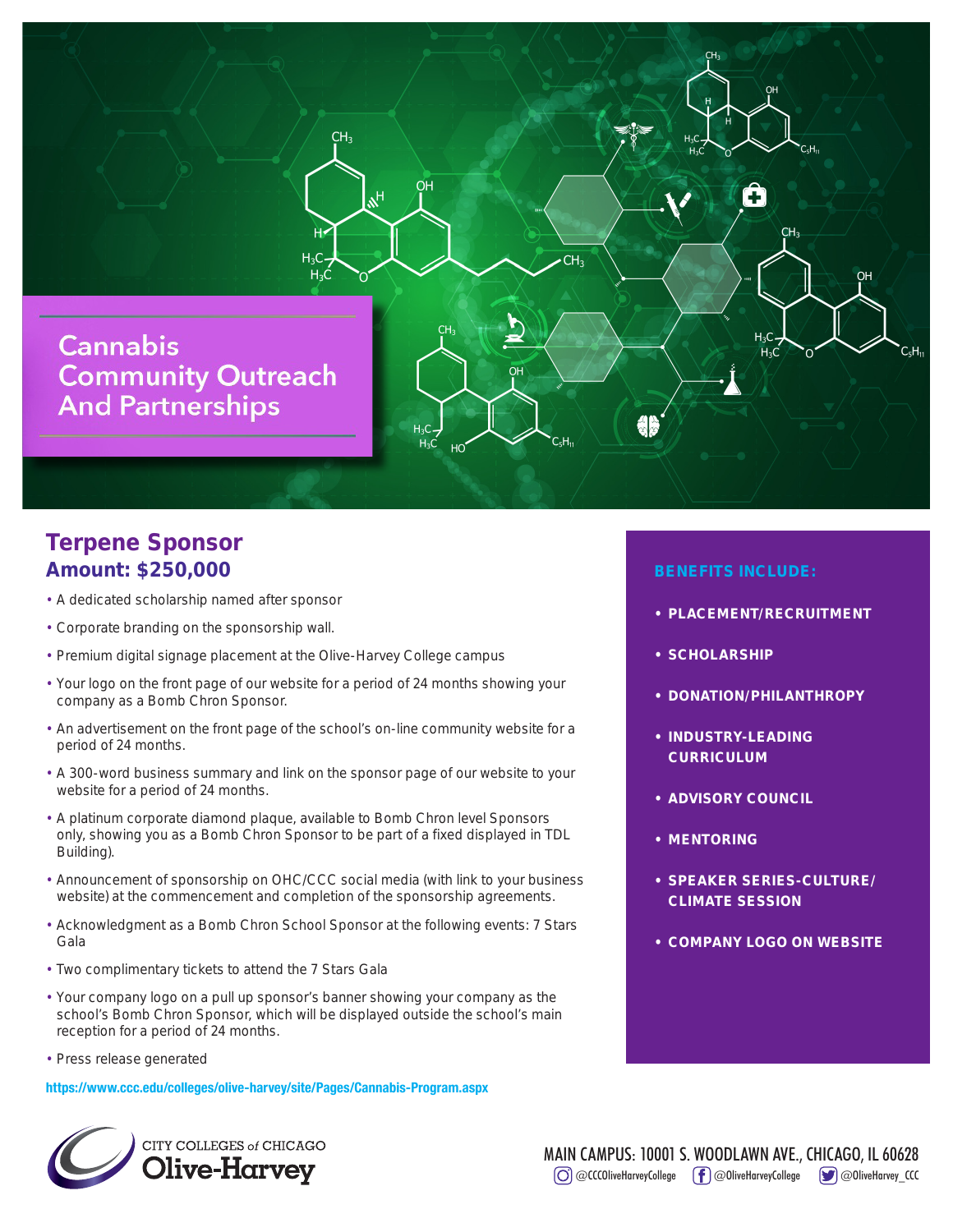

## Social Equity – Trichome Sponsor Amount: \$100,000

- Satisfy the requirement of the Social Equity Inclusion plan for your second early adult use license!
- Your logo on the front page of our website for a period of 12 months showing your company as a Chronic Sponsor.
- An advertisement on the front page of the school's on-line community website for a period of 6 months.
- A 300-word business summary and link on the sponsor page of our website to your website for a period of 12 months.
- A plaque, available to Chronic and Bomb Chron school Sponsors only, showing you as a Chronic Sponsor to be part of a fixed displayed in the Evolution Center.
- Announcement of sponsorship on OHC/CCC social media (with link to your business website) at the commencement and completion of the sponsorship agreements.
- Acknowledgment as a Chronic School Sponsor at the following events:
- Two complimentary tickets to attend the 7 Stars Gala
- Your company logo on a pull up sponsor's banner showing your company as the school's Chronic Sponsor, which will be displayed outside the school's main reception for a period of 12 months.
- Press release generated

**https://www.ccc.edu/colleges/olive-harvey/site/Pages/Cannabis-Program.aspx**

- SOCIAL EQUITY INCLUSION PLAN
- PLACEMENT/RECRUITMENT
- SCHOLARSHIP
- DONATION/PHILANTHROPY
- INDUSTRY-LEADING **CURRICULUM**
- ADVISORY COUNCIL
- MENTORING
- SPEAKER SERIES-CULTURE/ CLIMATE SESSION
- COMPANY LOGO ON WEBSITE
- INVITATION AND ACCESS TO SPECIAL EVENTS

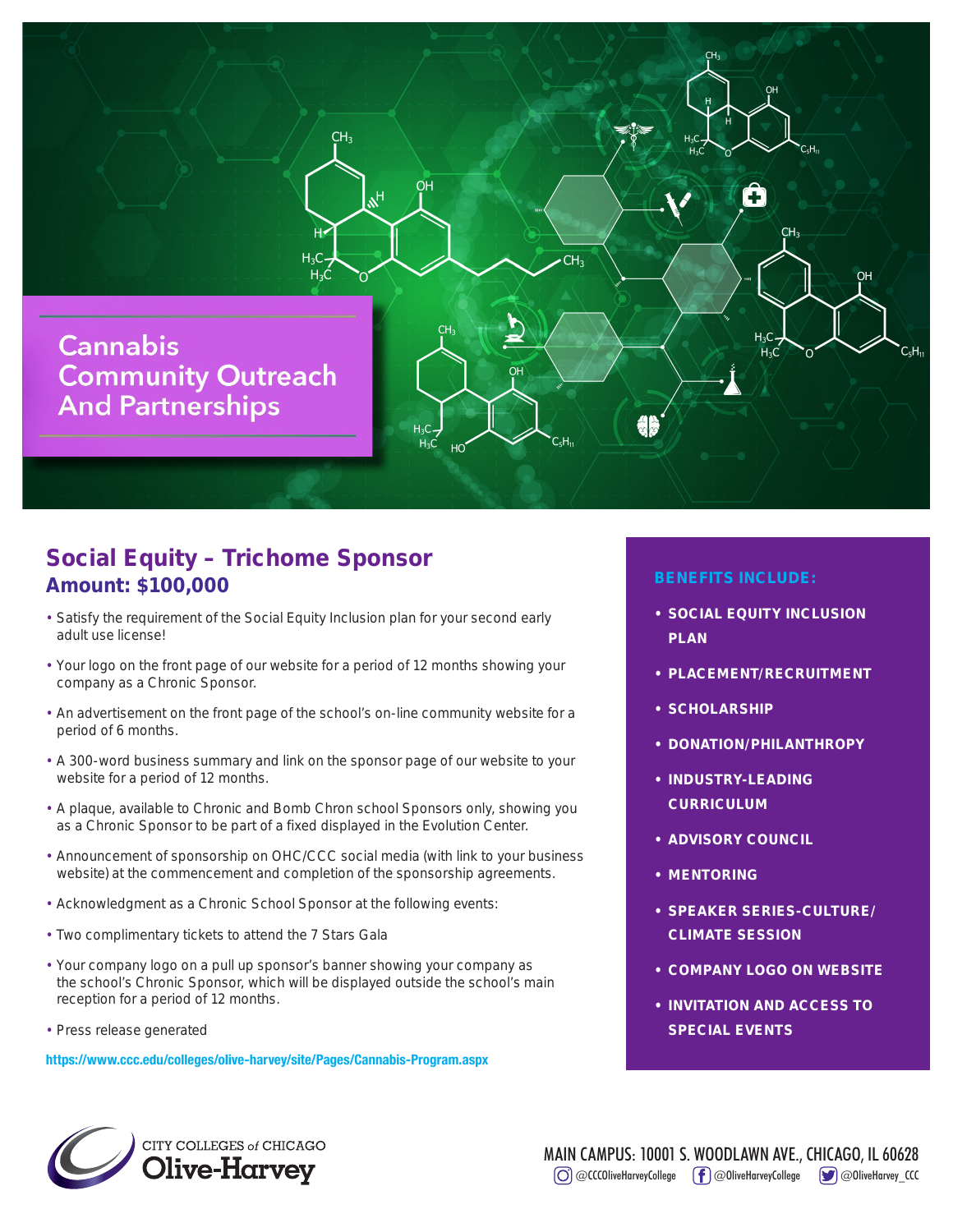

## Social Equity – Terpene Sponsor Amount: \$50,000

- Branded cannabis advocacy project/presentation at OHC
- An advertisement on the front page of the school's on-line community website for a period of 3 months.
- Logo on front page for 12 months
- 150-word business summary and link on sponsorship page of website for 12 months
- Announcement on social media
- Two complimentary tickets to the 7 stars gala

**https://www.ccc.edu/colleges/olive-harvey/site/Pages/Cannabis-Program.aspx**

- ADVISORY COUNCIL
- SPEAKER SERIES
- COMPANY LOGO
- INVITATION AND ACCESS TO SPECIAL EVENTS

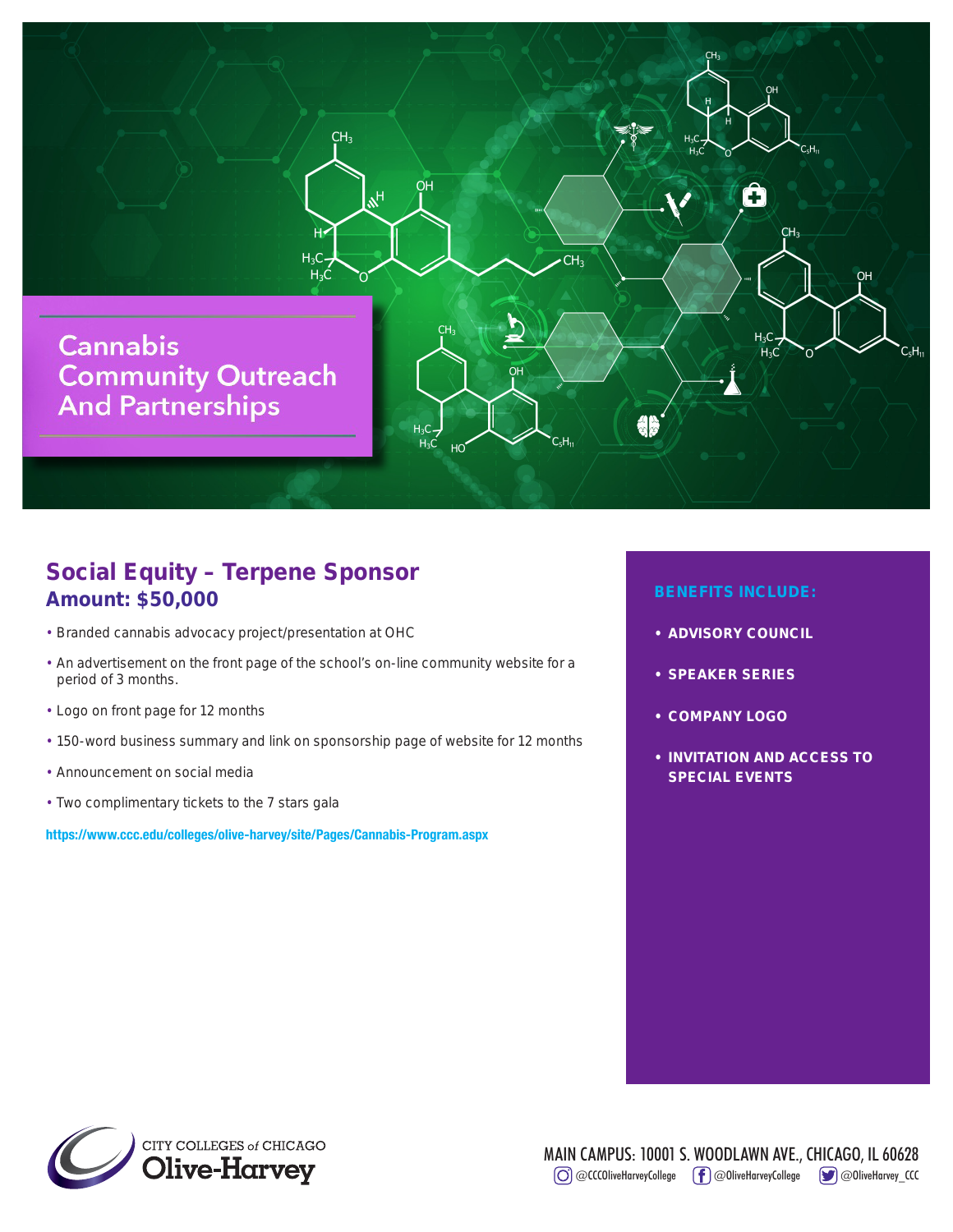

## Small Business - Myrcene Sponsor Amount: \$5,000

- Scholarship or Branded sponsorship to industry conference/expo
- 150-word business summary and link on sponsorship page of website for 12 months
- Announcement on social media

#### Small Business – A-Pinene Sponsor Amount: \$2,500

- Sponsor a student
- 75-word business summary and link on sponsorship page of website for 12 months
- Tshirts/swag
- Listed sponsor on website
- Announcement on social media

## Small Business – Limonene Sponsor Amount: \$1,500

- 50-word business summary and link on sponsorship page of website for 12 months
- Tshirts/swag
- Listed Sponsor on website
- Announcement on social media

**https://www.ccc.edu/colleges/olive-harvey/site/Pages/Cannabis-Program.aspx**

# CITY COLLEGES of CHICAGO

- PLACEMENT/RECRUITMENT
- SCHOLARSHIP
- DONATION/PHILANTHROPY
- INDUSTRY-LEADING **CURRICULUM**
- ADVISORY COUNCIL
- MENTORING
- SPEAKER SERIES-CULTURE/ CLIMATE SESSION
- COMPANY LOGO ON **WEBSITE**
- INVITATION AND ACCESS TO SPECIAL EVENTS